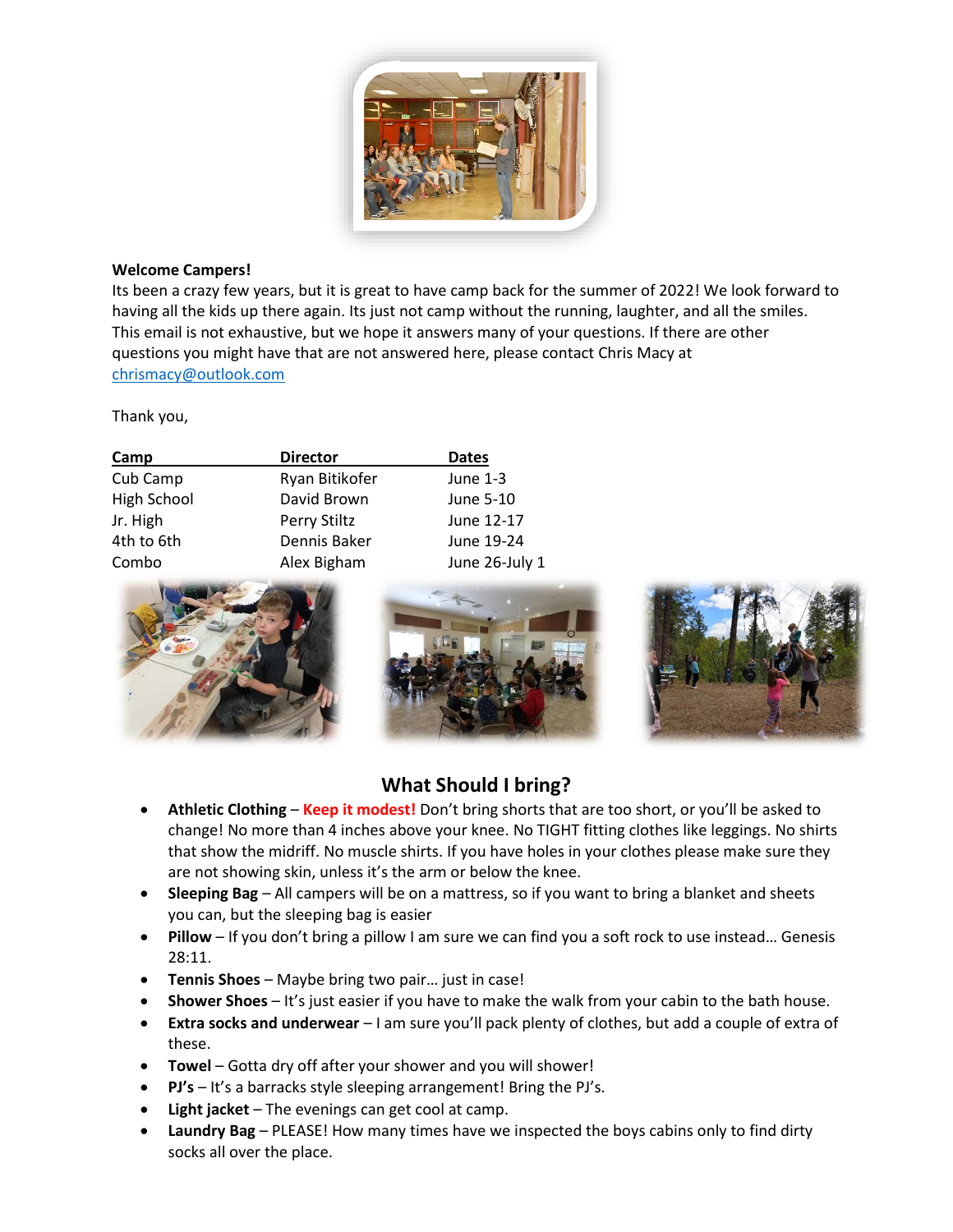- **Shower Caddie & Toiletries** As much fun as it is to watch the kids walk up the hill to their cabin in shower shoes and dropping their shampoo and other items, it would help move things along if they had a shower caddie of some kind.
- **Flashlight** It gets dark up here at night.
- **Bugspray/Sunscreen** Older kids can apply this on themselves. For the younger kids, we'll have the counselors hold on to these things and help them out.
- **Bible** Bring your Sword! Maybe don't bring your favorite Bible, this is camp.
- **Notepad and writing utensils** For Bible class and keeping a journal or diary.
- **Water bottle** Put your name on it!
- **Lip Balm** Not required, but it is dryer at camp than in the valley.
- **Cash** If you want, you can deposit monies with the camp at check-in. This will be used at the Trading Post. It is not required, but the kids do love it! We recommend no more than \$15. Whatever is left over at the end of camp will go to the general fund for CBBC.
- **Positive Attitude!**

## **What NOT to bring**

- **Electronics** No phones, iPads, OR smart watches! Leave them home. If we find them on you, we take them. "But my Bible is on my phone!" We have paper Bibles here, you'll love them!
- **Valuables** A ring handed down to you from family. A special necklace, etc… Don't bring it! We'll be doing a lot of hiking and running, it could get lost.
- **Food Items** This is camp, not prison, we're going to feed you well!
- **Weapons** pocketknives, pepper spray, and of course anything else that can be used as such… don't bring it. We'll keep you safe!

## **What Can You Expect at Camp?**

- **Zipline** A staple of Summer camp!
- **Archery** If you split an arrow, we will give you a trophy!
- **Canoeing** So far it looks like we will have the lake full of water. There will also be a NEW boat house and new Dock as well!



- **Hiking** There are two main hikes at camp. Prescott Point and the Water Tank.
- **Lots of games** Ummm,



- where do I start? There are so many! You'll have to come and see.
- **Trading Post** You'll need cash for this event! At check-in you can deposit monies with the camp to use at the trading post. There will be some candies, lots of granola bars, fruit juices, teas, some

soda, lots of crafts, bookmarks, and many other souvenirs. We will be cutting back the sugar you can purchase during the trading post time.

• **Bible Study** – This year's theme is *EMBOLDEN* from the book of Acts.